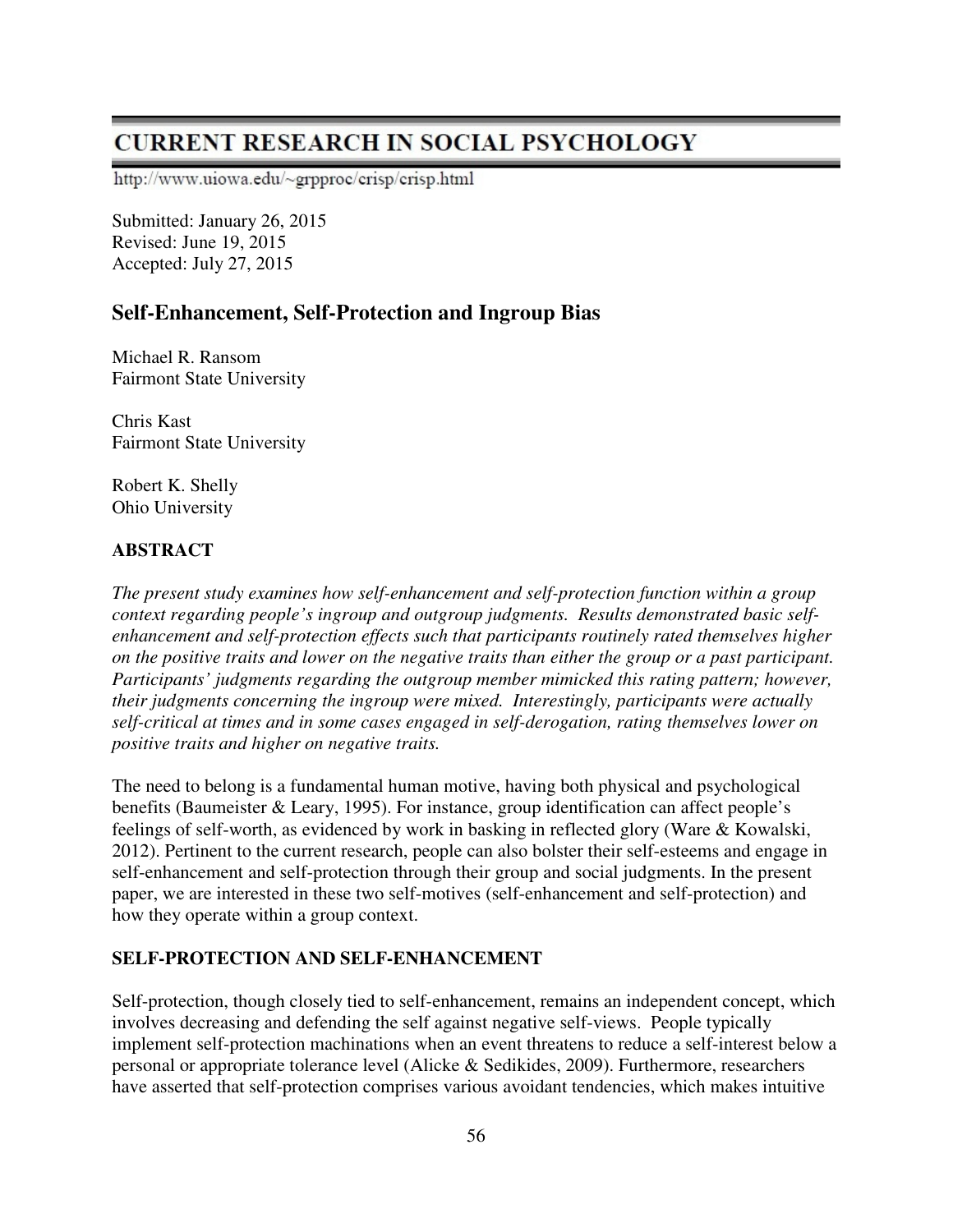sense if a person is making judgments regarding their negative qualities such as when one is entertaining their own mortality (Alicke & Sedikides, 2009).

Most research, however, has focused primarily on self-enhancement, and has followed related, but distinct, theoretical paths. Self-enhancement is exemplified by the self-serving bias where people connect desired outcomes to personal factors within their control, but attribute negative outcomes to external factors, blaming situational factors beyond their control (Shepperd, Malone, & Sweeny, 2008). Self-enhancement can trace its origins back to the early days of psychology where psychologists touched on individuals' "self-seeking" natures and their tendency to protect their egos (Allport, 1937). One approach, based on Allport's (1937) self-insight theory, proposes that self-enhancers perceive themselves more positively than others perceive them. For example, people can misremember and reconstruct events in self-serving ways such as when college students erroneously recall and inflate their poor high-school grades (Bahrick, Hall, & Berger, 1996). In contrast, works based on Festinger's (1954) social comparison theory suggest that selfenhancers perceive themselves more positively than they perceive others. For instance, individuals routinely rate themselves more favorably, compared to an average peer, on a profusion of traits (Alicke, 1985). Furthermore, interesting effects have resulted from exploring the multiplicity of ways individuals can enhance their self-concepts.

#### **SELF-ENHANCEMENT THROUGH SOCIAL JUDGMENT**

One method by which people can achieve self-enhancement is through their evaluations of the people that make up their social worlds, their social judgments (Brown, 1986). A consistent finding within the self in social judgment literature is the tendency for people to tailor their judgments of others in order to maintain or bolster positive self-images. Indeed, individuals regularly evaluate others' performances in ways that place themselves in favorable lights (Beauregard & Dunning, 1998). For example, Beauregard and Dunning (1998) found that lowperforming participants tended to rate high-, medium-, and low-performing targets fairly positively, thereby giving them leeway to judge themselves positively. High-performing individuals, in contrast, differentiated among high-, medium-, and low-performing targets, judging rather negatively the target individuals they outperformed. Consequently, highperforming participants were able to heighten the distinctiveness of their achievements.

Of particular importance to the present study, people also can fulfill their need for selfenhancement through their social judgments of various ingroups to which they belong (Abrams & Hogg, 2001). Typically, people favor their ingroups (groups to which they belong) over outgroups (groups to which they do not belong) (Messick & Mackie, 1989). Another group judgment method people use to self-enhance is to judge themselves as typical members of positive ingroups (Burkley & Blanton, 2005). Curiously, a direct comparison of the self to both an ingroup and outgroup member appears to be lacking in the literature. One of the contributions of the present study is to address this research gap and investigate whether people will selfenhance in reference to their ingroup judgments. The current study also advances the growing body of research examining how one's self-judgments compare to one's social judgments, specifically how an individual's self-judgments tend to differ from their social judgments within an ingroup/outgroup context.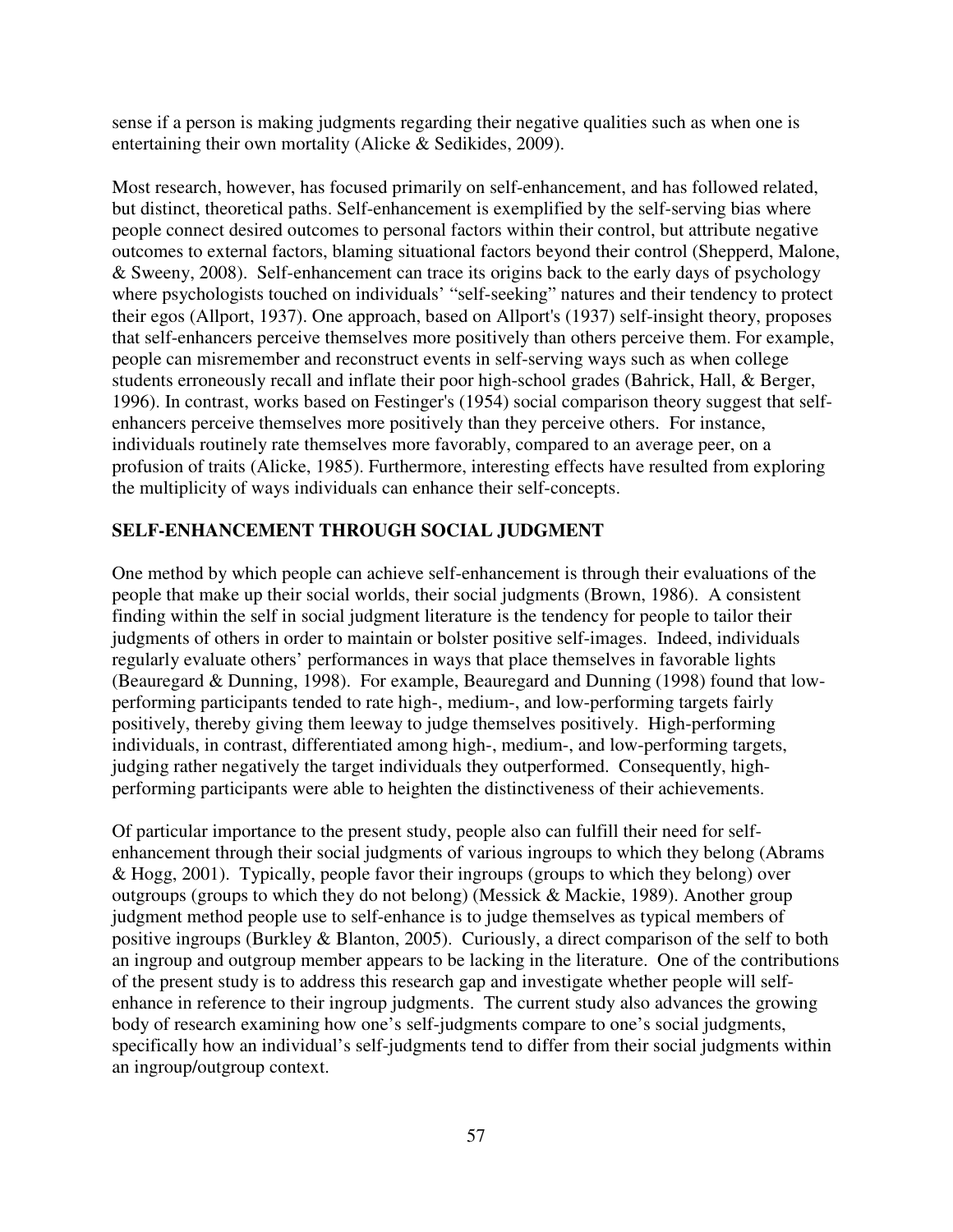#### **SELF-ENHANCEMENT IN DISCREPANT SELF AND SOCIAL JUDGMENTS**

Within the social psychology canon, psychologists have documented numerous instances of discrepant self and social judgments (Pronin et al., 2001). For example, people believe their inner lives and emotions are richer than others' and contend they are less biased in their judgments than are their peers (Pronin et al., 2001). Individuals also tend to predict they are more likely than their peers to engage in helpful actions such as donating money to charities and giving blood (Epley & Dunning, 2000). Interestingly, except for some work in the moral hypocrisy and discrimination literatures, few researchers have examined whether discrepant self and social judgments arise within an ingroup/outgroup context (Ouinn and Olson, 2001; Valdesolo & DeSteno, 2007).

#### **DISCREPANT SELF AND INGROUP JUDGMENTS**

The propensity for members of disadvantaged groups to judge that they have experienced less discrimination than a fellow ingroup member is a robust finding within the discrimination literature (Quinn & Olson, 2001). For instance, single mothers who receive government assistance feel as though they experience less discrimination than do their fellow ingroup members (Olson, Roese, Meen, & Robertson, 1995). Forays into discrepant self and ingroup judgments have also emerged within recent moral hypocrisy literature, detailing that actor participants extended favorable judgments to fellow ingroup members in that they judged transgressions committed by ingroup members to be as acceptable as their own immoral actions (Valdesolo & DeSteno, 2007). The current study is related to this finding, but distinct since there is no behavioral component present.

This being the case, the reviewed literature focusing on socially-relevant performances appears warranted since work in terror-management demonstrates self-enhancement and self-protection can result in not only a bolstered self-esteem, but also nurture interpersonal relations and encourage ingroup unity (Mikulincer, Florian, & Hirschberger, 2003). Indeed, theorists contend that self-enhancement and self-protection are integral in both social judgment and intergroup behaviors (Alicke & Sedikides, 2009).

#### **HYPOTHESES**

Since previous literature demonstrates participants tend to rate themselves higher on positive traits (self-enhancement) and lower on negative traits (self-protection) than they rate the group or specific individuals, we first hypothesize that participants' self-ratings on the positive traits (creativity, spontaneity, and competence) will, on average, be higher than their ratings of both the group and a specific individual (Jamie). Similarly, we hypothesize that participants' selfratings on the negative traits (narrow-mindedness, messiness, and impulsivity) will, on average, be lower than their ratings of both the group and Jamie.

Next, we focus our second series of hypotheses on discrepant self and social judgments within an ingroup and outgroup context. The self-enhancement literature suggests that participants will engage in self-enhancement without regard to the nature of the group, be it an ingroup or an outgroup. In contrast, work within moral hypocrisy suggests ingroup members receive special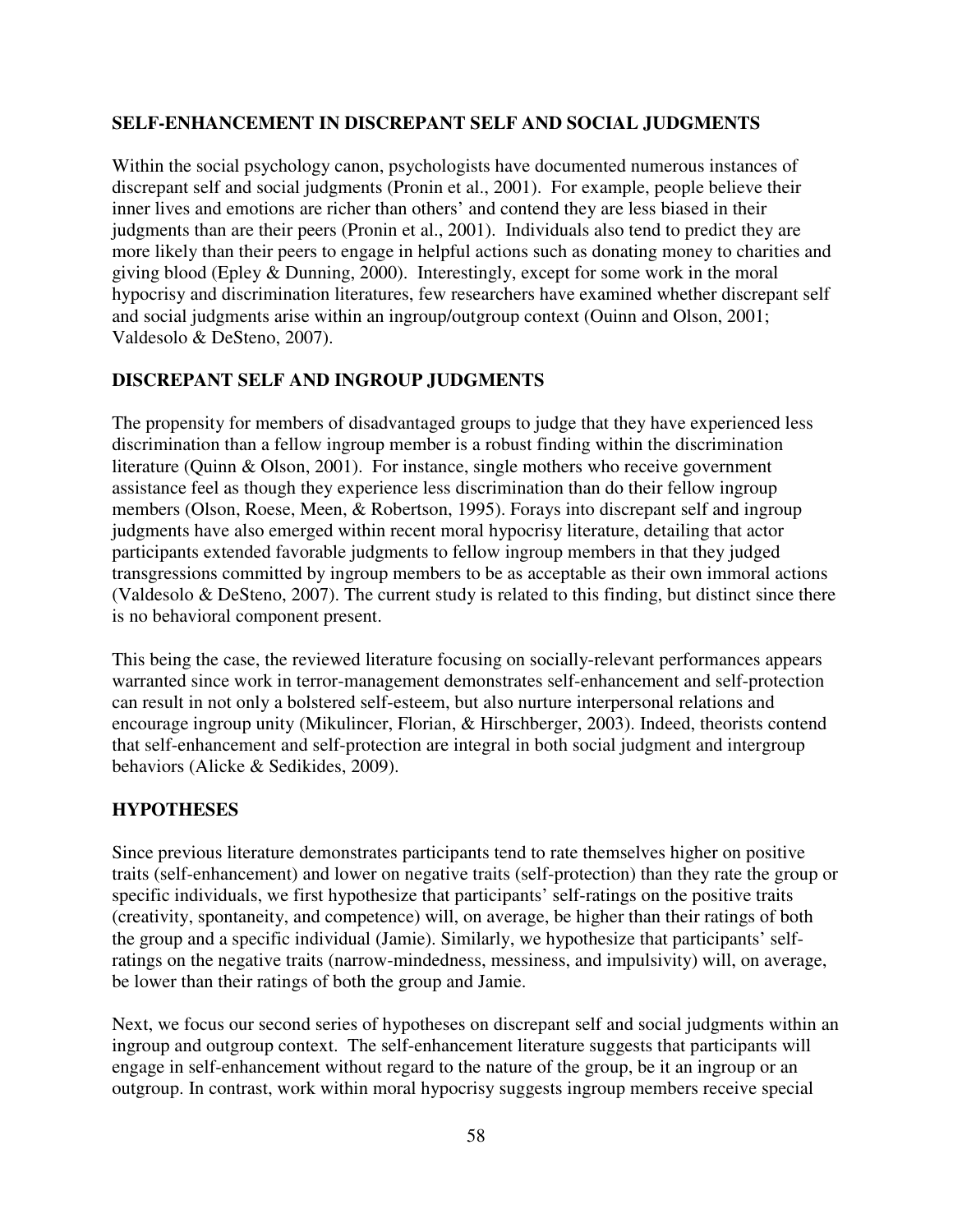treatment. This leads us to hypothesize that self-ratings on the positive traits (creativity, spontaneity, and competence) will, on average, be similar to the participants' ratings of both the group and Jamie in the ingroup condition, but, on average, will be higher in the outgroup condition. Similarly, we hypothesize that self-ratings on the negative traits (narrow-mindedness, messiness, and impulsivity) will, on average, be similar to the participants' ratings of both the group and Jamie in the ingroup condition, but, on average, will be lower in the outgroup condition. That is, we expect participants to judge ingroups similarly to themselves but engage in self-enhancement/protection with outgroups.

#### **METHOD**

112 undergraduate (40 male and 72 female) students at a large Midwestern university completed the experiment in return for partial course credit. Participants ranged in age from 18 to 28, with a median age of 18. Two participants did not provide age information. Upon entering the lab, we informed participants that the study would investigate how art preferences influence judgments. We told participants they would see 12 pairs of artwork, projected from an overhead projector for 10 seconds and asked them to indicate which piece of artwork they preferred, A or B. After viewing the 12 pairs of artwork, a second experimenter located in the hallway outside the lab scored the participants' responses. Utilizing a Klee and Kandinsky minimal group paradigm, we privately informed all participants that they expressed a preference for the Klee artwork and we subsequently explained that lovers of Klee artwork as a whole have either positive or negative personality traits. Additionally, we told participants either positive or negative information about a fictional past participant with a gender neutral name (Jamie), who expressed a preference for artwork by either Klee (ingroup) or Kandinsky (outgroup). We then asked participants to make judgments concerning certain traits regarding Klee group members as a whole, the fictional past participant (Jamie), and themselves. The self-descriptive traits used in the current study consisted of a mixture of six positive and negative traits. The positive traits presented were creativity, spontaneity, and competence while the negative traits were impulsivity, narrowmindedness, and messiness. Participants made their judgments on ten-point Likert scales ranging from 1 (low) to 10 (high).

#### **RESULTS**

Overall, participants tended to rate themselves high on the positive traits and low on the negative traits, with their ratings of Jaime demonstrating a less pronounced spread between positive and negative traits. Finally, the group ratings fell somewhere in between self-ratings and ratings of Jamie.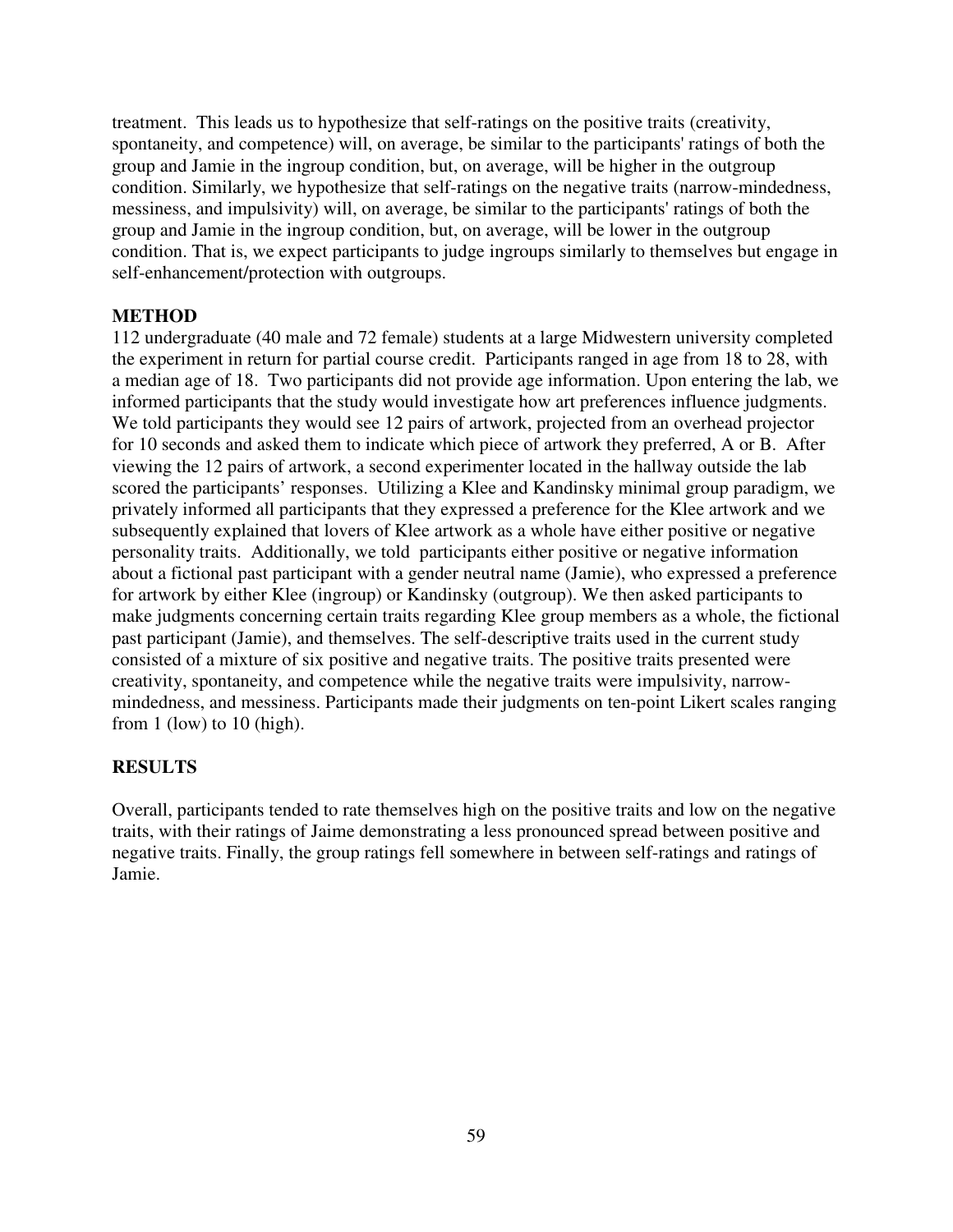|       |        | <b>Creativity Messiness</b> | Impulsivity | Narrow-<br>mindedness |        |                   | Likeability Similarity Spontaneity | Competence |
|-------|--------|-----------------------------|-------------|-----------------------|--------|-------------------|------------------------------------|------------|
| Self  | 7.65   | 4.48                        | 5.47        | 2.87                  | $--$   | $\qquad \qquad -$ | 6.55                               | 7.93       |
|       | (1.93) | (2.70)                      | (2.13)      | (1.87)                |        |                   | (2.15)                             | (1.65)     |
| Group | 7.26   | 4.15                        | 4.28        | 3.69                  | 7.21   | 6.62              | 5.47                               | 6.89       |
|       | (2.81) | (2.97)                      | (2.95)      | (2.91)                | (2.86) | (2.90)            | (2.53)                             | (2.81)     |
| Jaime | 6.06   | 4.88                        | 5.21        | 4.96                  | 6.12   | 5.34              | 5.22                               | 6.15       |
|       | (3.19) | (3.16)                      | (3.29)      | (3.31)                | (3.16) | (3.26)            | (2.55)                             | (3.02)     |

Table 1: Descriptive Statistics of Study Traits.

Note.  $--$  = not measured

We conducted a paired samples t-test to test our first hypothesis and to determine whether significant differences in overall mean ratings would emerge among the group, Jamie, and self. Results generally support our hypothesis and indicate significant differences (Table 2) between average self and group ratings on all of the traits except for creativity and messiness. Similarly, we found significant differences between Jamie and self on all traits except messiness and impulsivity. Examination of these mean differences demonstrates either self-enhancement or self-protection on every trait except impulsivity between Jamie, the group and the self.

| Table 2: Paired Sample T-tests of Individual Traits. |  |  |  |
|------------------------------------------------------|--|--|--|
|------------------------------------------------------|--|--|--|

|           |           |           | Creativity Spontaneity Competence | Narrow-<br>mindedness |        | Messiness Impulsivity |
|-----------|-----------|-----------|-----------------------------------|-----------------------|--------|-----------------------|
| <b>GS</b> | $-391$    | $-1.055*$ | $-1.045*$                         | $.836*$               | $-318$ | $-1.181*$             |
| JS        | $-1.609*$ | $-1.309*$ | $-1.781*$                         | 2.118*                | -427   | $-.227$               |

Note. GS= Group ratings-Self ratings, JS= Jamie ratings-Self ratings

 $*=p<.01$ 

In order to examine our second hypothesis looking at the effects of the participant judging a member of the ingroup versus the outgroup; we repeated the analysis restructuring the data into subgroups. We then conducted a separate series of paired sample t-tests on those participants who judged the outgroup and those who judged the ingroup.

The results for the participants who judged the outgroup (Table 3) clearly demonstrate the selfenhancement effects for all variables, but we found mixed results for self-protection. We found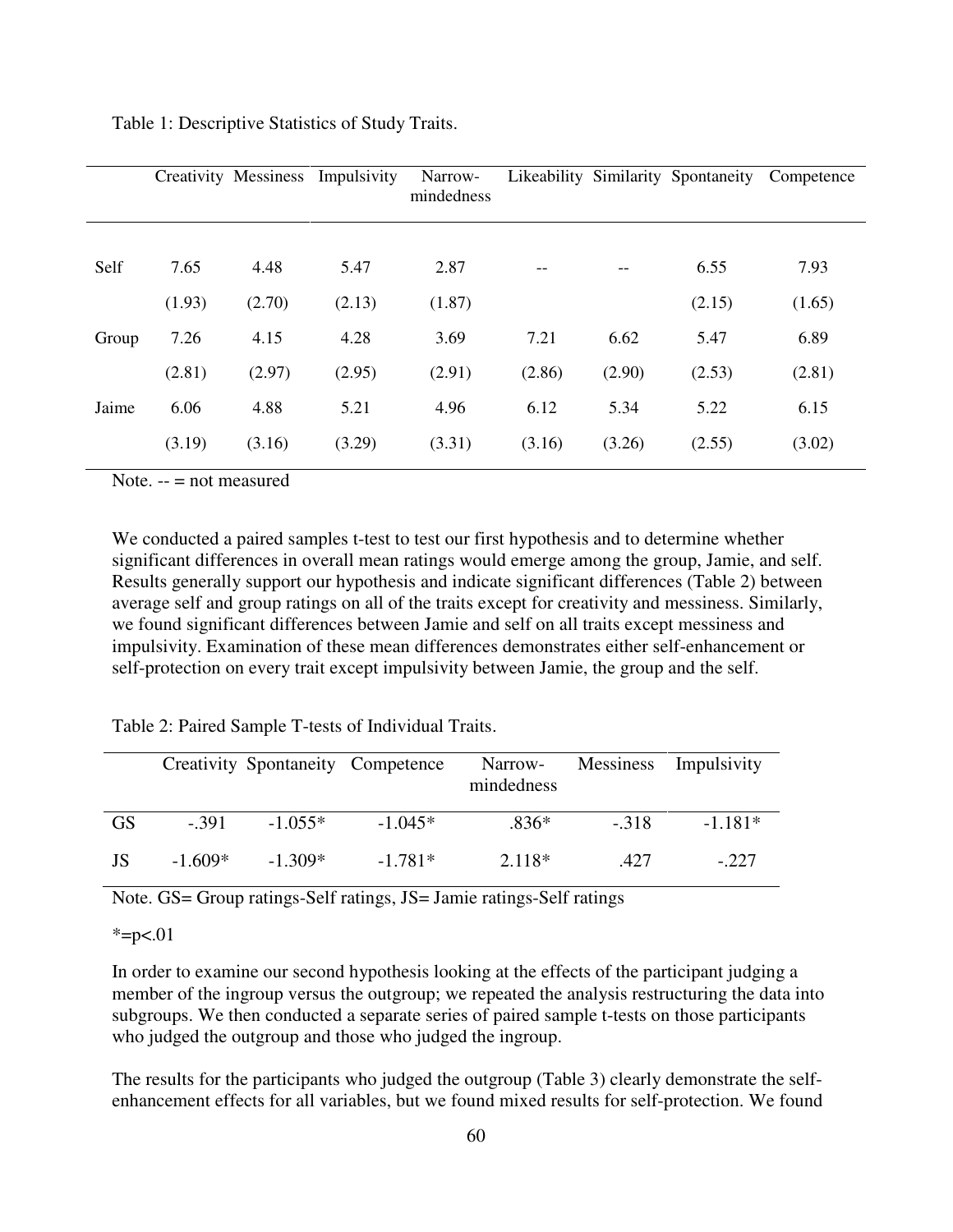significant differences for only narrow-mindedness and messiness between the self and the group, and narrow-mindedness between the self and Jaime. We found the demonstrated effects to be very robust with mean differences ranging between 1.1 and 2.1 points, or, between a ten to twenty percent difference on the scale.

In contrast, those who judged the ingroup presented much more mixed results (Table 3). We discovered self-enhancement or self-protection effects for spontaneity between self and group only, and creativity, narrow-mindedness, and competence between self and Jamie. Interestingly, participants actually demonstrated self-derogation on creativity, impulsivity, and messiness between self and group. In other words, participants rated themselves as less creative and more impulsive and messy than the ingroup as a whole.

Overall, in comparison to those participants who made outgroup judgments, those who judged the ingroup were much less uniform in their display of self-enhancement and self-protection. Specifically, the results suggest that there appears to be some support for the idea that selfenhancement and self-protection operate differently and, additionally, interact with the nature of the group being judged.

|          |           | Creativity | Spontaneity | Competence | Narrow-<br>mindedness | Messiness | Impulsivity |
|----------|-----------|------------|-------------|------------|-----------------------|-----------|-------------|
|          |           |            |             |            |                       |           |             |
| Outgroup |           |            |             |            |                       |           |             |
|          | <b>GS</b> | $-1.860*$  | $-1.375*$   | $-2.036*$  | $2.054*$              | $1.161*$  | .268        |
|          | JS        | $-1.790*$  | $-1.768*$   | $-1.804*$  | $2.143*$              | .946      | .161        |
| Ingroup  |           |            |             |            |                       |           |             |
|          | <b>GS</b> | $1.130*$   | $-.722*$    | $-.019$    | $-.430$               | $-1.852*$ | $-2.685*$   |
|          | JS        | $-1.426*$  | $-.833$     | $-1.760*$  | $2.093*$              | $-.111$   | $-.630$     |

Table 3: Paired Sample T-tests of Individual Traits Structured by Ingroup/Outgroup.

Note. GS= Group ratings-Self ratings, JS= Jamie ratings-Self ratings

#### $* = p < .05$

Overall, these results provide some preliminary support for the idea that individuals respond differently when rating the self on positive versus negative traits in relation to an ingroup. Specifically, it appears as if individuals do not always rate the self more favorably on positive traits in relation to the ingroup as a whole and sometimes judge themselves more harshly on the negative traits. In contrast, participants tend to rate themselves better than Jamie on positive and negative traits. Subsequently, these results show that self-enhancement and self-protection is occurring only when rating specific members of the ingroup (Jamie). Curiously, participants seem to find more faults with themselves and other group members than with the ingroup as a whole.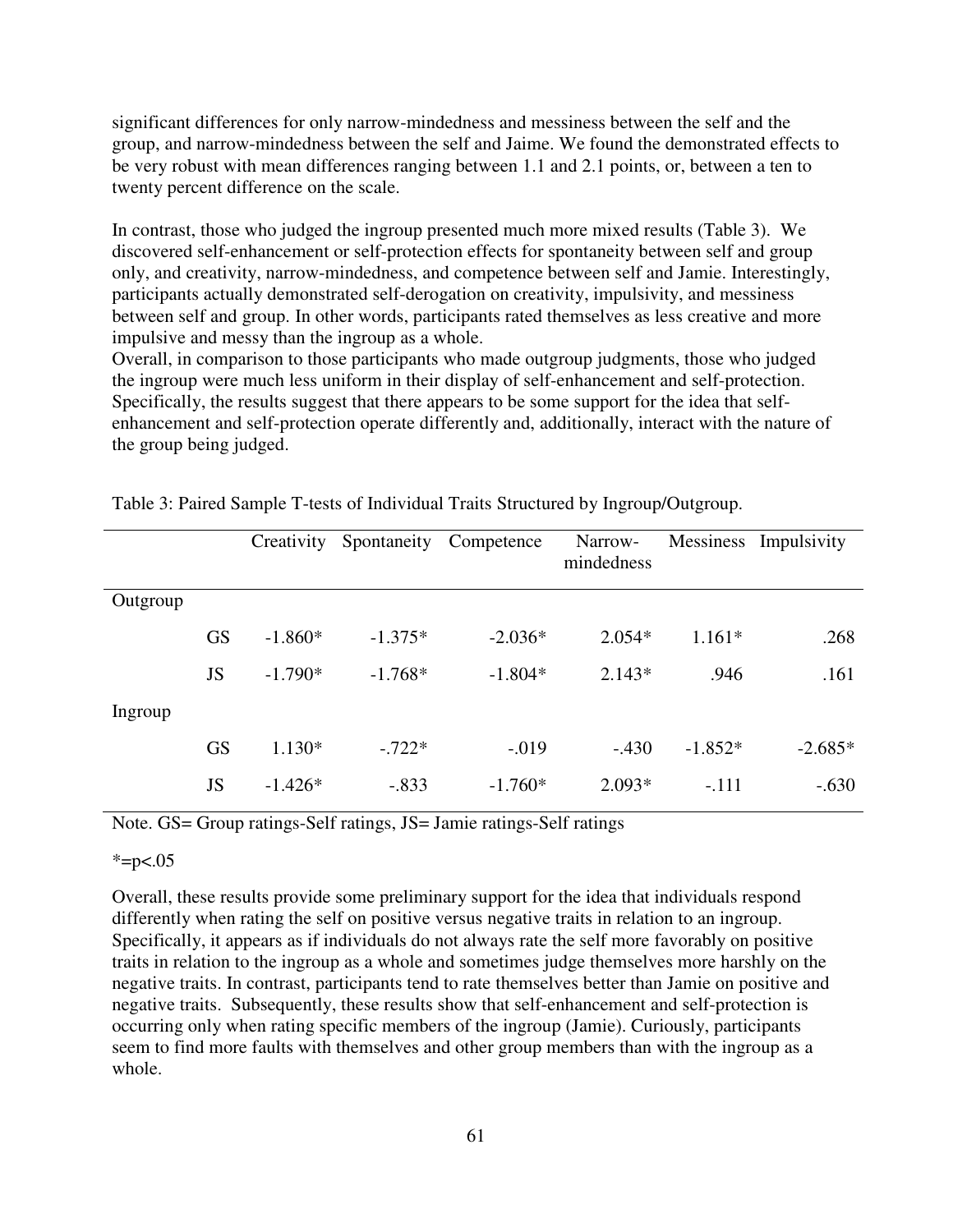#### **DISCUSSION**

The present research adds to the self-enhancement and self-protection literature in a number of ways. First, we found basic self-enhancement and self-protection effects such that participants routinely rated themselves higher on the positive traits (self-enhancement) and lower on the negative traits (self-protection) than either the group or a past participant. Secondly, we also examined how self-enhancement and self-protection tendencies play out when participants judge an outgroup and ingroup member. Participants' judgments regarding the outgroup member were fairly pedestrian and clearly demonstrated the traditional self-enhancement and self-protection effects since participants made higher self-ratings on the positive traits and lower self-ratings on the negative traits. However, participants' judgments concerning the ingroup were mixed. We found self-enhancement and self-protection effects for spontaneity between self and group, and creativity, narrow-mindedness, and competence between self and Jamie. However, participants were actually self-critical and rated themselves as less creative and more impulsive and messy than the ingroup as a whole.

#### **Self-derogation and the worse than average effect**

The same mechanisms that contribute to worse than average (WTA) effects, namely egocentrism and generalized group accounts (Moore, 2007) offer possible reasons for these self-derogation results. Egocentrism maintains that people think about themselves and others differently especially since they know and care more about themselves than those around them and have more in-depth knowledge about themselves than they do about others (Pronin, Lin & Ross, 2002). In fact, perhaps our participants have inside knowledge and consider themselves as uncreative, messy individuals. The generalized group account simply states that BTA and WTA effects are fortified when people compare themselves to a vague, amorphous group as opposed to comparing themselves to a specific individual (Windschitl, Kruger, & Simms, 2003). This account can also help shed some light on why participants judged themselves more harshly than the ingroup on creativity, impulsivity, and messiness. The finding that participants rated themselves as less creative than their ingroup is particularly interesting and possibly not too surprising because WTA effects typically emerge when participants deem tasks as rare and difficult (e.g. creative thinking tasks such as joke telling) (Kruger, 1999). Additionally, the finding that participants rated themselves as more messy than the ingroup as a whole could be due to people's tendency to not rate themselves as better than average on specific attributes and traits (Allison, Messick, & Goethals, 1989).

#### **Integration of WTA, self-enhancement and self-protection effects**

The present research found evidence of self-enhancement, self-protection and even selfderogation. Therefore, it is essential to contemplate when the various effects will emerge. We will consider two contenders. A likely candidate is how personally relevant the trait is to the person, the degree to which the trait contributes to the contingency of self-worth of the participant. For instance, people may be more open to self-criticism on those traits and skills that are low on contingency of self-worth. Research supports this notion since participants tend to poorly remember negative social/performance feedback when it pertains to central self-traits (e.g., untrustworthy, unkind) compared to tangential self-traits (e.g., unpredictable, complaining)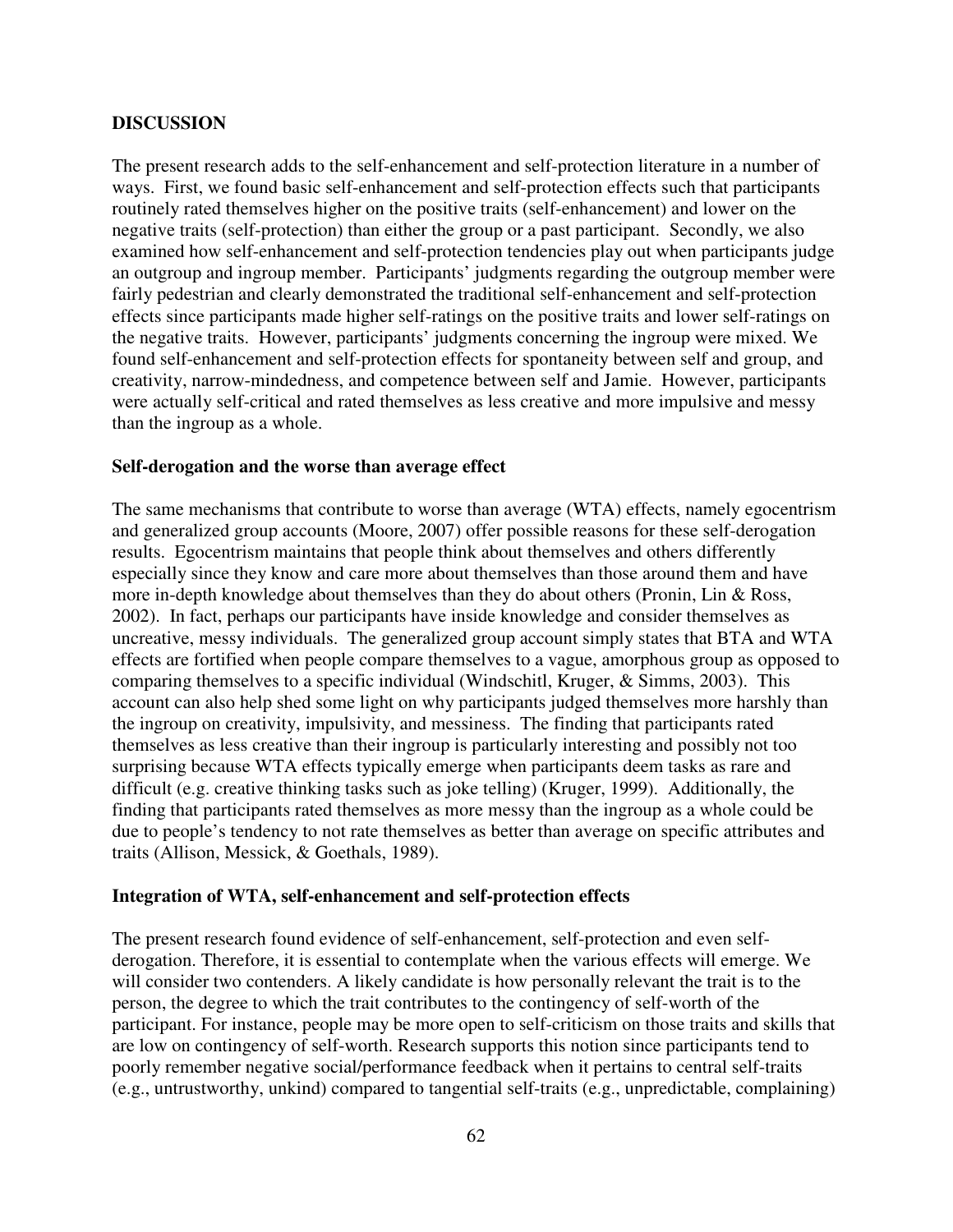(Green et al., 2008). A second candidate is how the participants construe and interpret the traits in question, especially if the trait is ambiguous like spontaneity. Indeed, priming research suggests recent experiences can influence a person's judgments of ambiguous situations (Higgins, Rholes, & Jones, 1977).

## **REFERENCES**

Abrams, D., & Hogg, M. A. (2001). Collective identity: Group membership and self-conception. *Blackwell handbook of social psychology: Group processes*, 425–460.

 Alicke, M. D. (1985). Global self-evaluation as determined by the desirability and controllability of trait adjectives. *Journal of Personality and Social Psychology*, *49*(6), 1621.

 Alicke, M. D., & Sedikides, C. (2009). Self-enhancement and self-protection: What they are and what they do. *European Review of Social Psychology*, *20*(1), 1–48.

 Allison, S. T., Messick, D. M., & Goethals, G. R. (1989). On being better but not smarter than others: The Muhammad Ali effect. *Social Cognition*, *7*(3), 275–295.

Allport, G. W. (1937). Personality: A psychological interpretation.

 Bahrick, H. P., Hall, L. K., & Berger, S. A. (1996). Accuracy and distortion in memory for high school grades. *Psychological Science*, *7*(5), 265.

 Batson, C. D., Kobrynowicz, D., Dinnerstein, J. L., Kampf, H. C., & Wilson, A. D. (1997). In a very different voice: Unmasking moral hypocrisy. *Journal of Personality and Social Psychology*, *72*(6), 1335.

 Baumeister, R. F., & Leary, M. R. (1995). The need to belong: Desire for interpersonal attachments as a fundamental human motivation. *Psychological Bulletin, 117*, 497-529.

 Beauregard, K. S., & Dunning, D. (1998). Turning up the contrast: Self-enhancement motives prompt egocentric contrast effects in social judgments. *Journal of Personality and Social Psychology*, *74*(3), 606.

 Brown, J. D. (1986). Evaluations of self and others: Self-enhancement biases in social judgments. *Social Cognition*, *4*(4), 353–376.

 Burkley, M. & Blanton, H. (2005). When am I my group? Self-enhancement versus selfjustification accounts of perceived prototypicality. *Social Justice Research 18(4),* 445-463.

 Epley, N., & Dunning, D. (2000). Feeling" holier than thou": are self-serving assessments produced by errors in self-or social prediction? *Journal of Personality and Social Psychology*, *79*(6), 861.

Festinger, L. (1954). *A theory of social comparison processes* (Vol. 7). Bobbs-Merrill.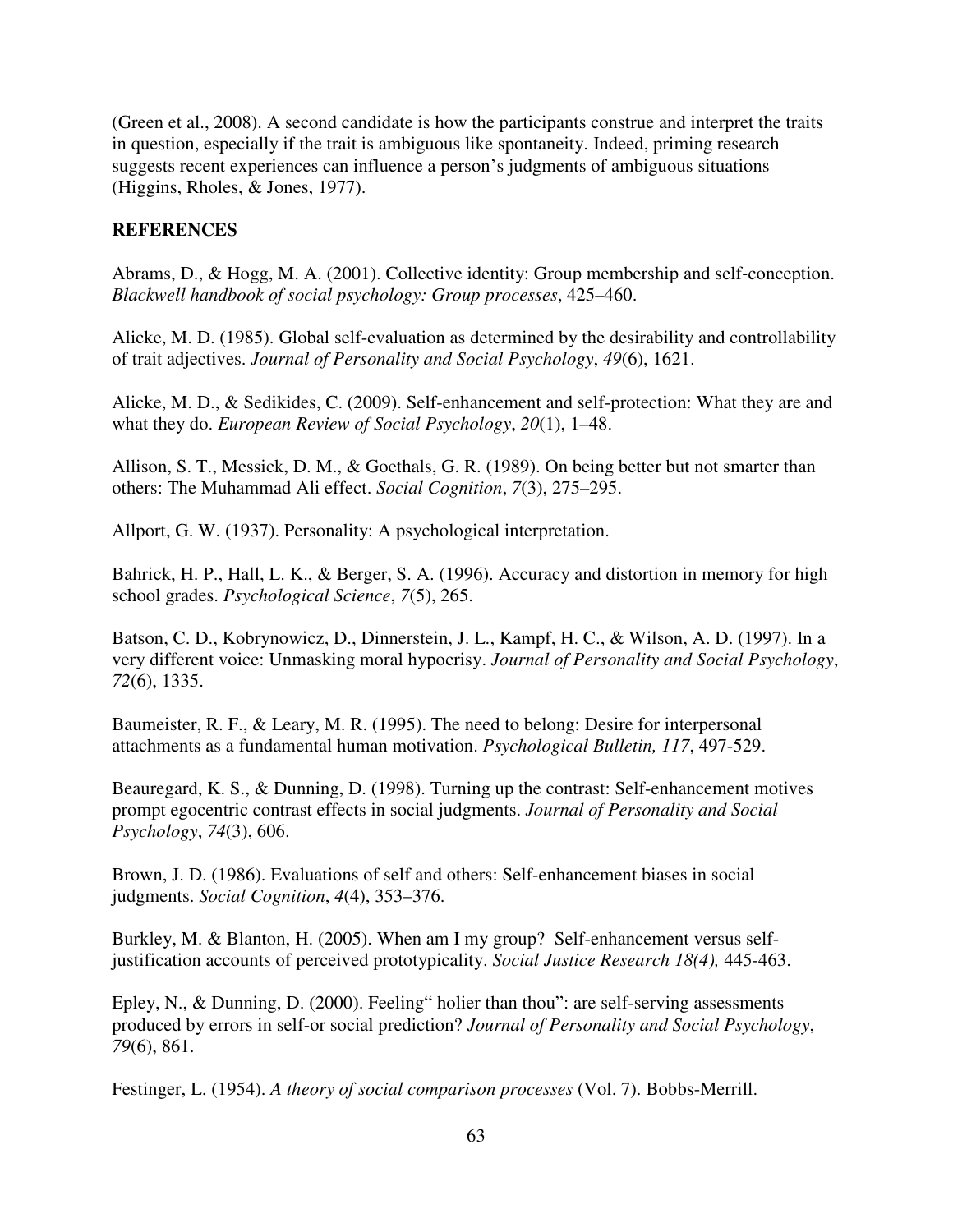Green, J. D., Sedikides, C. & Gregg, A. P. (2008). Forgotten but not gone: The recall and recognition of self-threatening memories. *Journal of Experimental Social Psychology, 44,* 547- 561.

 Higgins, E. T., Rholes, W. S., & Jones, C. R. (1977). Category accessibility and impression formation. *Journal of Experimental Social Psychology, 13,* 141-154.

 Kruger, J. (1999). Lake Wobegon be gone! The" below-average effect" and the egocentric nature of comparative ability judgments. *Journal of Personality and Social Psychology*, *77*(2), 221.

 Messick, D. M., & Mackie, D. M. (1989). Intergroup relations. *Annual Review of Psychology*, *40*(1), 45–81.

 Mikulincer, M., Florian, V., & Hirschberger, G. (2003). The existential function of close relationships: Introducing death into the science of love. *Personality and Social Psychology Review, 7*, 20-40.

 Moore, D. A. (2007). Not so above average after all: When people believe they are worse than average and its implications for theories of bias in social comparison. *Organizational Behavior and Human Decision Processes, 102,* 42-58.

 Olson, J. M., Roesesc, N. J., Meen, J., & Robertson, D. J. (1995). The Preconditions and Consequences of Relative Deprivation: Two Field Studies1. *Journal of Applied Social Psychology*, *25*(11), 944–964.

 Pronin, E., Kruger, J., Savtisky, K., & Ross, L. (2001). You don't know me, but I know you: The illusion of asymmetric insight. *Journal of Personality and Social Psychology*, *81*(4), 639.

 Pronin, E., Lin, D., & Ross, L. (2002). The bias blind spot: Perceptions of bias in self versus others. *Personality and Social Psychology Bulletin, 28(3),* 369-381.

 Quinn, K. A., & Olson, J. M. (2001). Judgements of discrimination as a function of group experience and contextual cues. *Canadian Journal of Behavioural Science/Revue canadienne des sciences du comportement*, *33*(1), 38.

Shepperd, J., Malone, W., & Sweeny, K. (2008). Exploring Causes of the Self-serving Bias. *Social and Personality Psychology Compass*, *2*(2), 895–908.

 Valdesolo, P., & DeSteno, D. (2007). Moral Hypocrisy Social Groups and the Flexibility of Virtue. *Psychological Science*, *18*(8), 689–690.

 Ware, A., & Kowalski, G. S. (2012). Sex identification and love of sports: BIRGing and CORFing among sport fans. *Journal of Sport Behavior, 35*, 223-237.